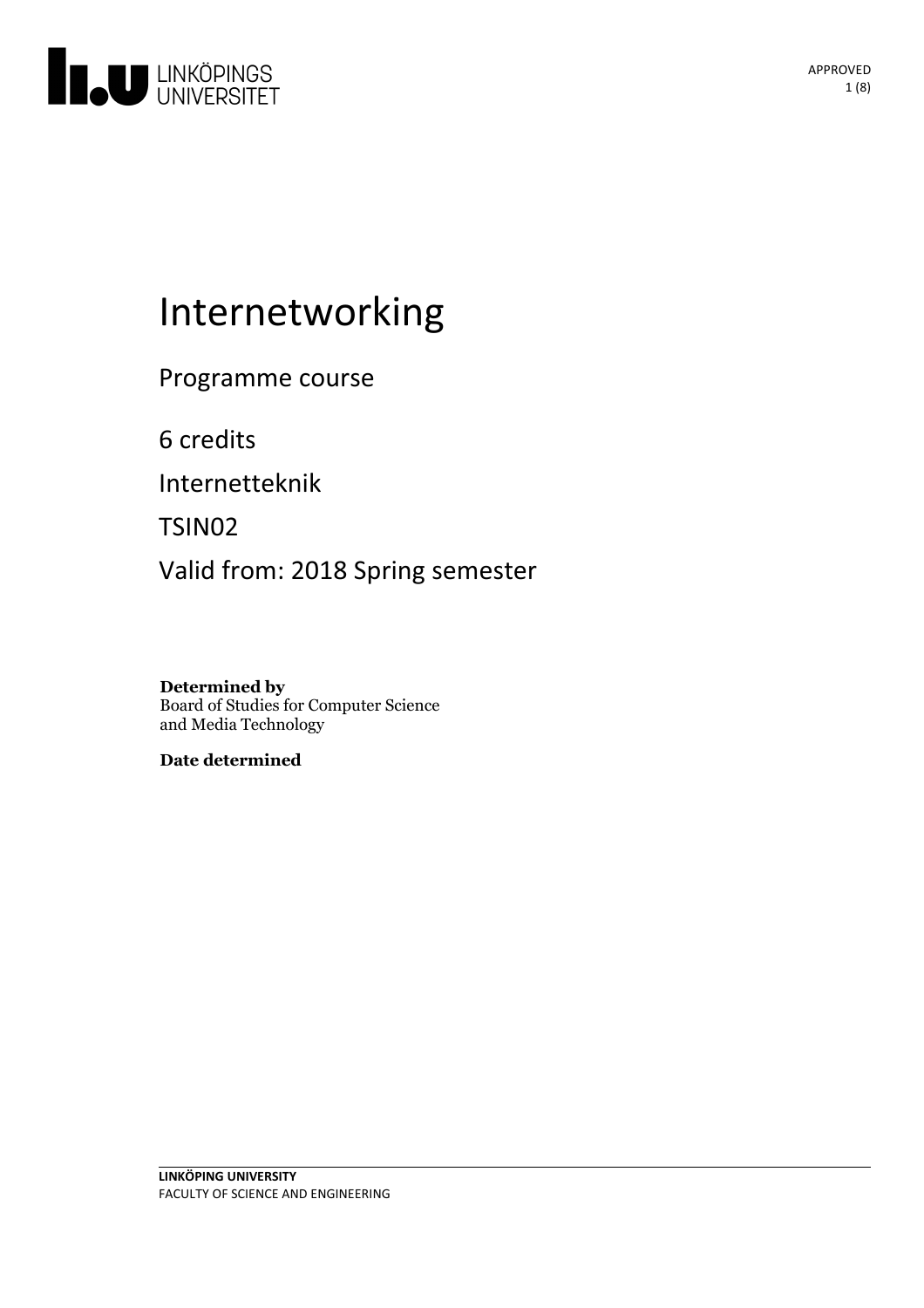### Main field of study

Information Technology, Computer Science and Engineering, Computer Science

Course level

Second cycle

### Advancement level

A1X

### Course offered for

- Master's Programme in Communication Systems
- Computer Science, Master's Programme
- Computer Science and Engineering, M Sc in Engineering
- $\bullet$  Information Technology,  $\tilde{M}$  Sc in Engineering
- Applied Physics and Electrical Engineering International, M Sc in Engineering
- Applied Physics and Electrical Engineering, M Sc in Engineering
- Computer Science and Software Engineering, M Sc in Engineering

### Entry requirements

Note: Admission requirements for non-programme students usually also include admission requirements for the programme and threshold requirements for progression within the programme, or corresponding.

### Prerequisites

Basic knowledge in computer science

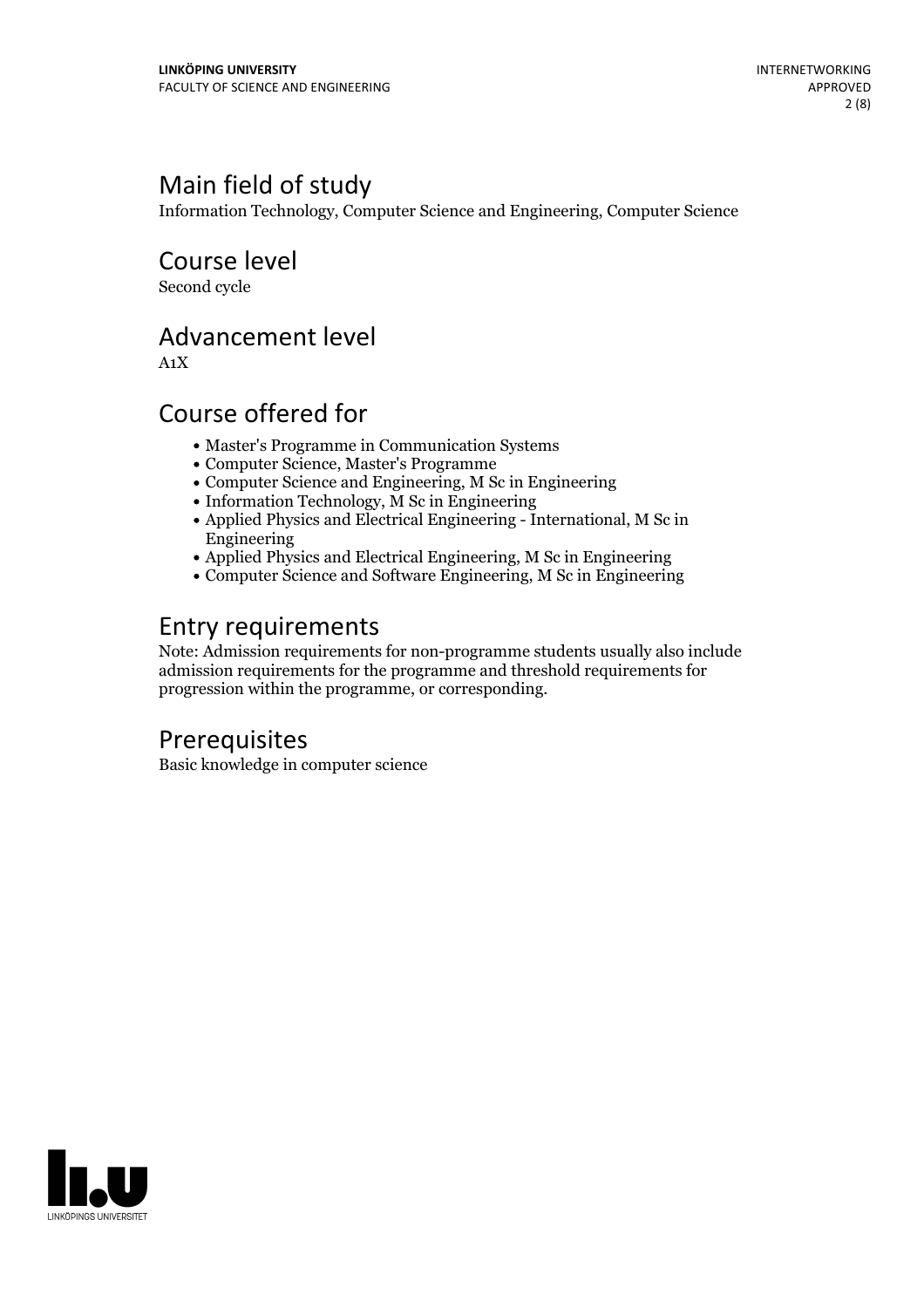Intended learning outcomes<br>The aim of the course is to give knowledge about internetworking technologies, focusing on the Internet. After completing the course, the student is expected to be able to:

- Explain how an internet works, which different components are included
- and why they are included.<br>• Give an account of how Internet works on protocol level, what protocols are
- used, and what functionality these protocols contribute with.<br>• Understand optical fiber communication, both from a components view and
- its application in the core and access networks of Internet.<br>• Choose/design an appropriate protocol for a new application considering<br>the requirements and usage of the application.
- Describe basic principles of source and channel coding for packet networks, Internet service provider pricing, special networks for clouds and Internet- of-things.

### Course content

Introduction, Packet switching vs Circuit Switching, the TCP/IP model, the network layer (IPv4 IPv6, routers, switches, DHCP, mobility in LTE, virtual circuits, routing), the transport layer (UDP, TCP), optical fiber communication, sensor networks, Internet service provider pricing, clouds (Clos networks), DNS, multicasting, peer-2-peer, Skype NAT traversal, source and c packet networks (error concealment, interleaving, multiple description coding, layered coding, Shannon bounds).

## Teaching and working methods

The course consists of lectures, problem-solving classes and home assignments.

### Examination

| TEN <sub>1</sub> | Written examination. | 4.5 credits | U, 3, 4, 5 |
|------------------|----------------------|-------------|------------|
| UPG <sub>1</sub> | Hand-in assignments  | 1.5 credits | U.G        |

### Grades

Four-grade scale, LiU, U, 3, 4, 5

### Department

Institutionen för systemteknik

### Director of Studies or equivalent

Lasse Alfredsson

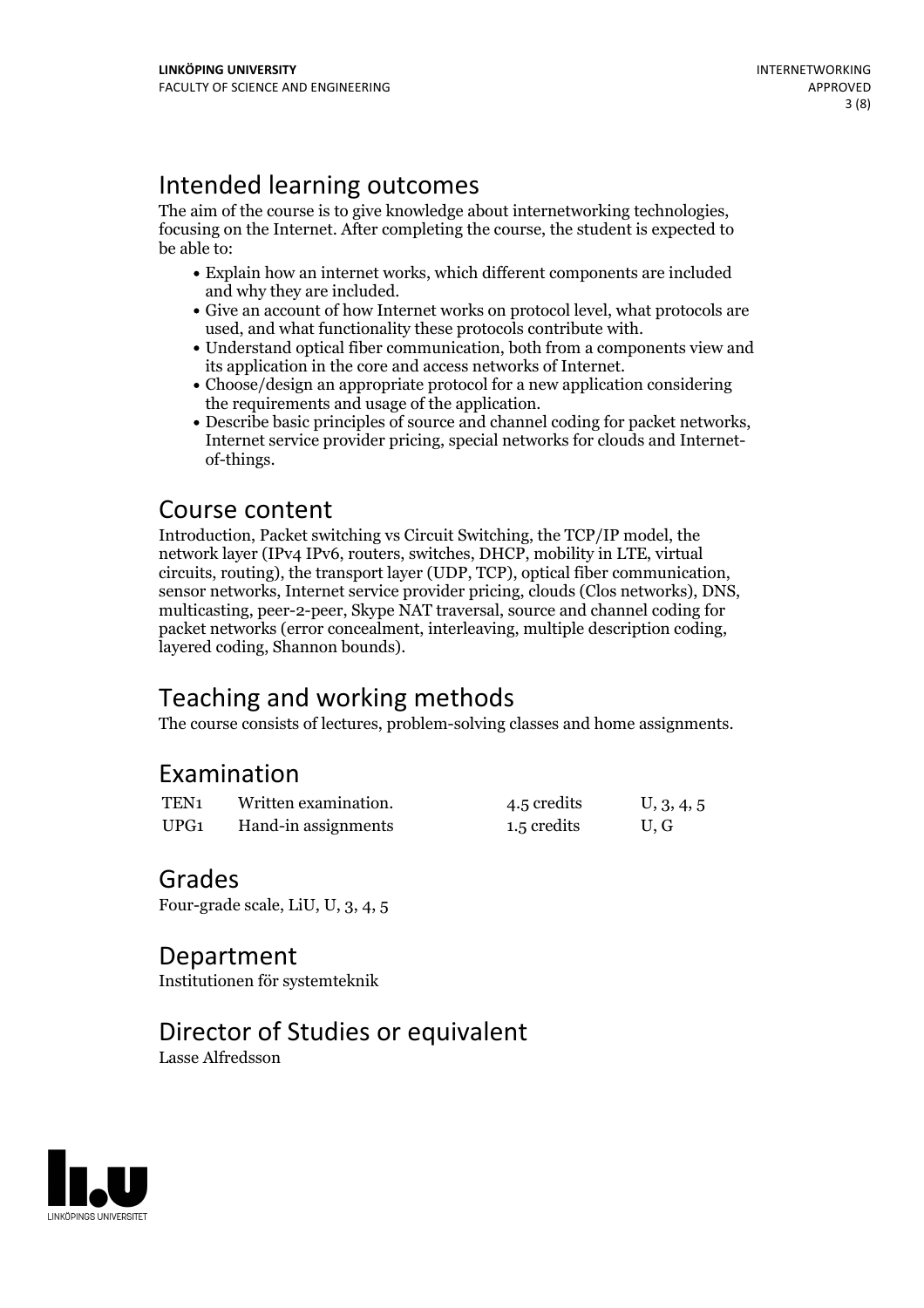### Examiner

Guilherme B Xavier

### Course website and other links

<http://www.icg.isy.liu.se/en/courses/tsin02/>

### Education components

Preliminary scheduled hours: 38 h Recommended self-study hours: 122 h

### Course literature

#### **Books**

Behrouz A. Forouzan, McGraw-Hill, *TCP/IP Protocol Suite* McGraw-Hill Mung Chiang, *Networked life, 20 questions and answers* Cambridge University Press Rajiv Ramaswami, *Optical Networks: A Practical Perspective* 3rd Edition Morgan Kaufmann

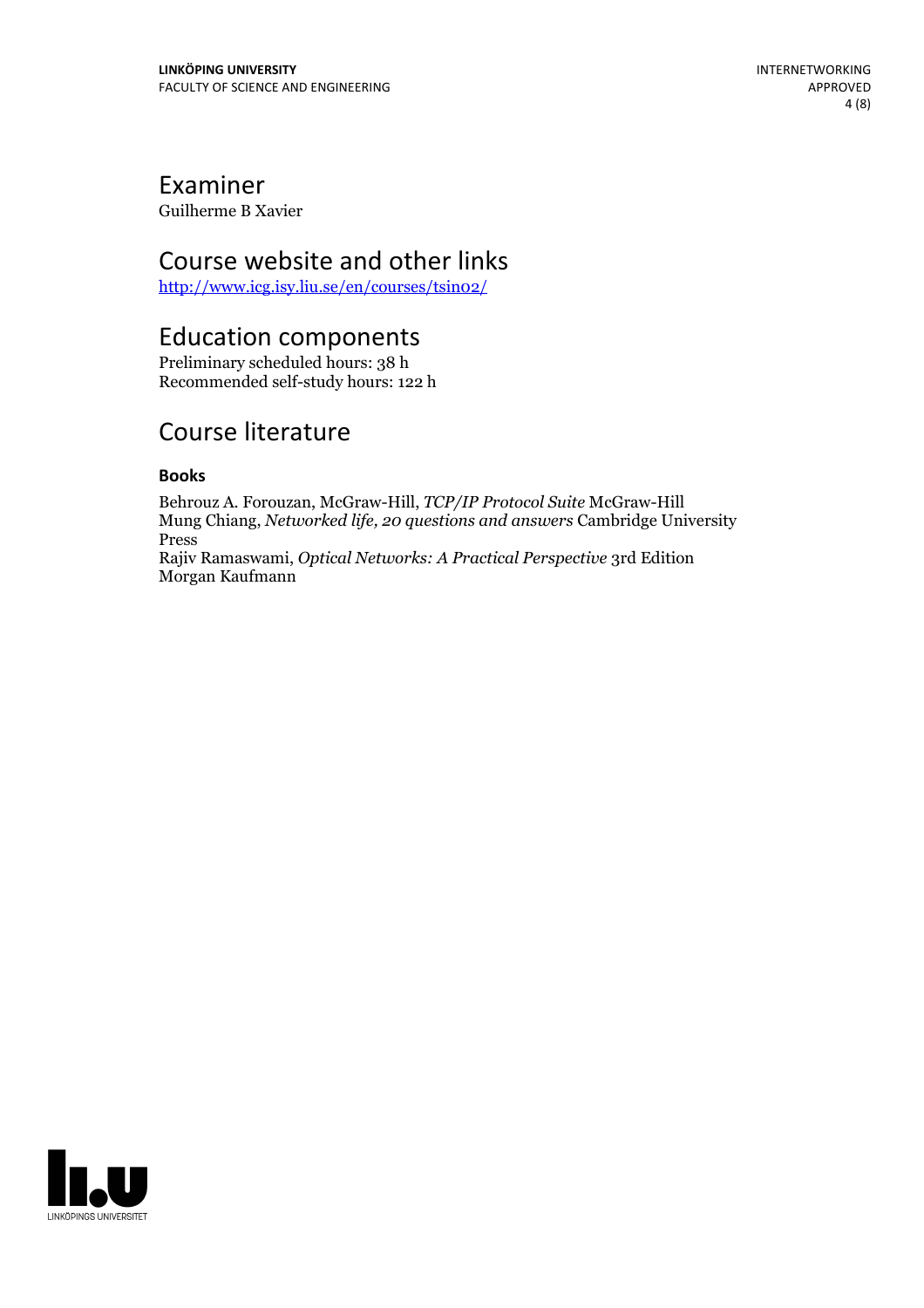### **Common rules**

#### **Course syllabus**

A syllabus has been established for each course. The syllabus specifies the aim and contents of the course, and the prior knowledge that a student must have in order to be able to benefit from the course.

#### **Timetabling**

Courses are timetabled after a decision has been made for this course concerning its assignment to a timetable module. A central timetable is not drawn up for courses with fewer than five participants. Most project courses do not have a central timetable.

#### **Interrupting a course**

The vice-chancellor's decision concerning regulations for registration, deregistration and reporting results (Dnr LiU-2015-01241) states that interruptions in study are to be recorded in Ladok. Thus, all students who do not participate in a course for which they have registered must record the interruption, such that the registration on the course can be removed. Deregistration from <sup>a</sup> course is carried outusing <sup>a</sup> web-based form: www.lith.liu.se/for-studenter/kurskomplettering?l=sv.

#### **Cancelled courses**

Courses with few participants (fewer than 10) may be cancelled or organised in a manner that differs from that stated in the course syllabus. The board of studies is to deliberate and decide whether a course is to be cancelled orchanged from the course syllabus.

#### **Regulations relatingto examinations and examiners**

Details are given in a decision in the university's rule book: http://styrdokument.liu.se/Regelsamling/VisaBeslut/622678.

#### **Forms of examination**

#### **Examination**

Written and oral examinations are held at least three times a year: once immediately after the end of the course, once in August, and once (usually) in one of the re-examination periods. Examinations held at other times are to follow a decision of the board of studies.

Principles for examination scheduling for courses that follow the study periods:

courses given in VT1 are examined for the first time in March, with re-

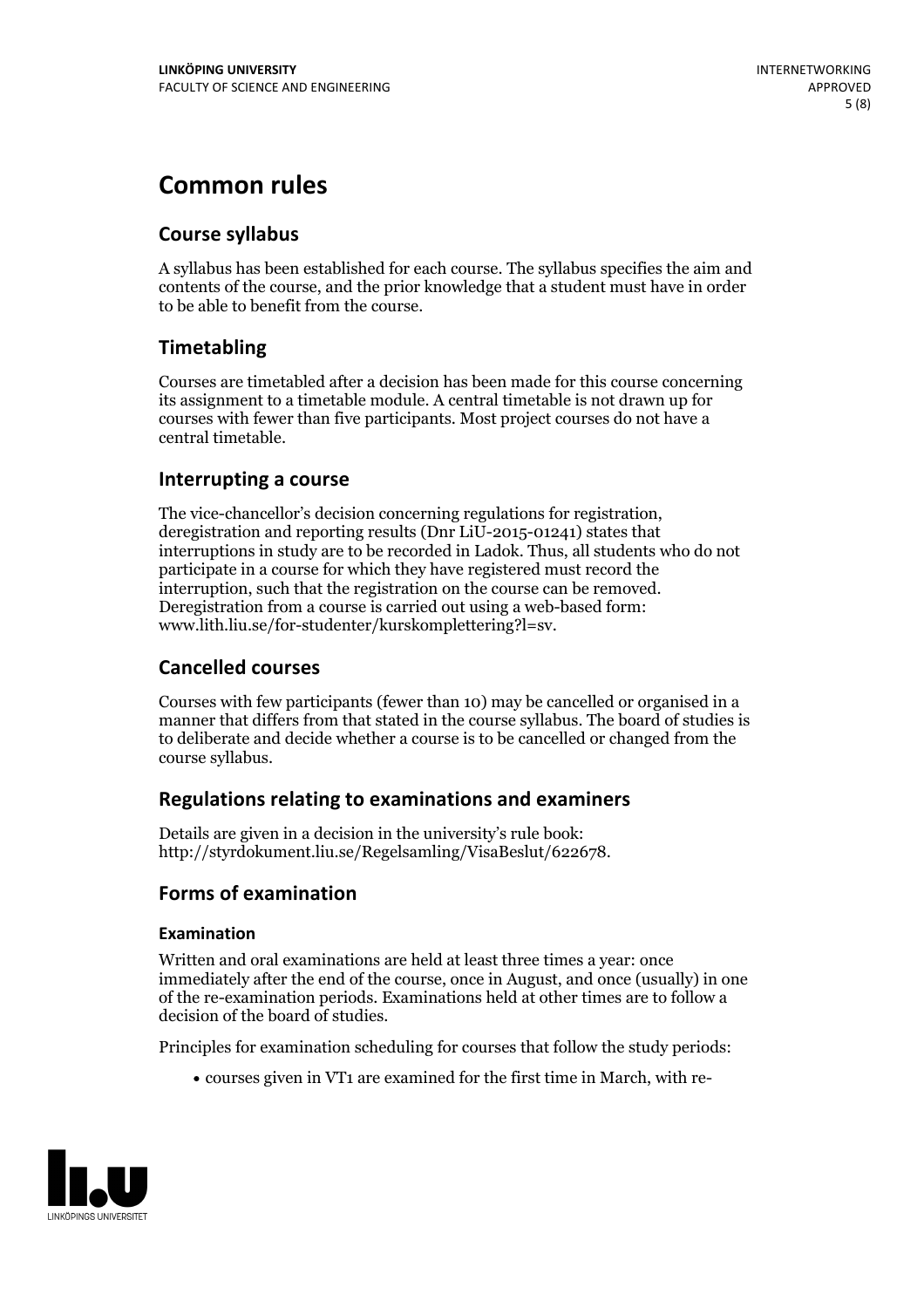examination in June and August

- courses given in VT2 are examined for the first time in May, with re-examination in August and October
- courses given in HT1 are examined for the first time in October, with re-examination in January and August
- courses given in HT2 are examined for the first time in January, with re-examination at Easter and in August.

The examination schedule is based on the structure of timetable modules, but there may be deviations from this, mainly in the case of courses that are studied and examined for several programmes and in lower grades (i.e. 1 and 2).

- Examinations for courses that the board of studies has decided are to be held in alternate years are held only three times during the year in which
- the course is given.<br>• Examinations for courses that are cancelled or rescheduled such that they are not given in one or several years are held three times during the year that immediately follows the course, with examination scheduling that corresponds to the scheduling that was in force before the course was cancelled or rescheduled.<br>• If teaching is no longer given for a course, three examination occurrences
- are held during the immediately subsequent year, while examinations are at the same time held for any replacement course that is given, or alternatively in association with other re-examination opportunities. Furthermore, an examination is held on one further occasion during the next subsequent year, unless the board of studies determines otherwise.<br>• If a course is given during several periods of the year (for programmes, or
- on different occasions for different programmes) the board orboards of studies determine together the scheduling and frequency of re-examination occasions.

#### **Registration for examination**

In order to take an examination, a student must register in advance at the Student Portal during the registration period, which opens 30 days before the date of the examination and closes 10 days before it. Candidates are informed of the location of the examination by email, four days in advance. Students who have not registered for an examination run the risk of being refused admittance to the examination, if space is not available.

Symbols used in the examination registration system:

- \*\* denotes that the examination is being given for the penultimate time.
- \* denotes that the examination is being given for the last time.

#### **Code of conduct for students during examinations**

Details are given in a decision in the university's rule book: http://styrdokument.liu.se/Regelsamling/VisaBeslut/622682.

#### **Retakes for higher grade**

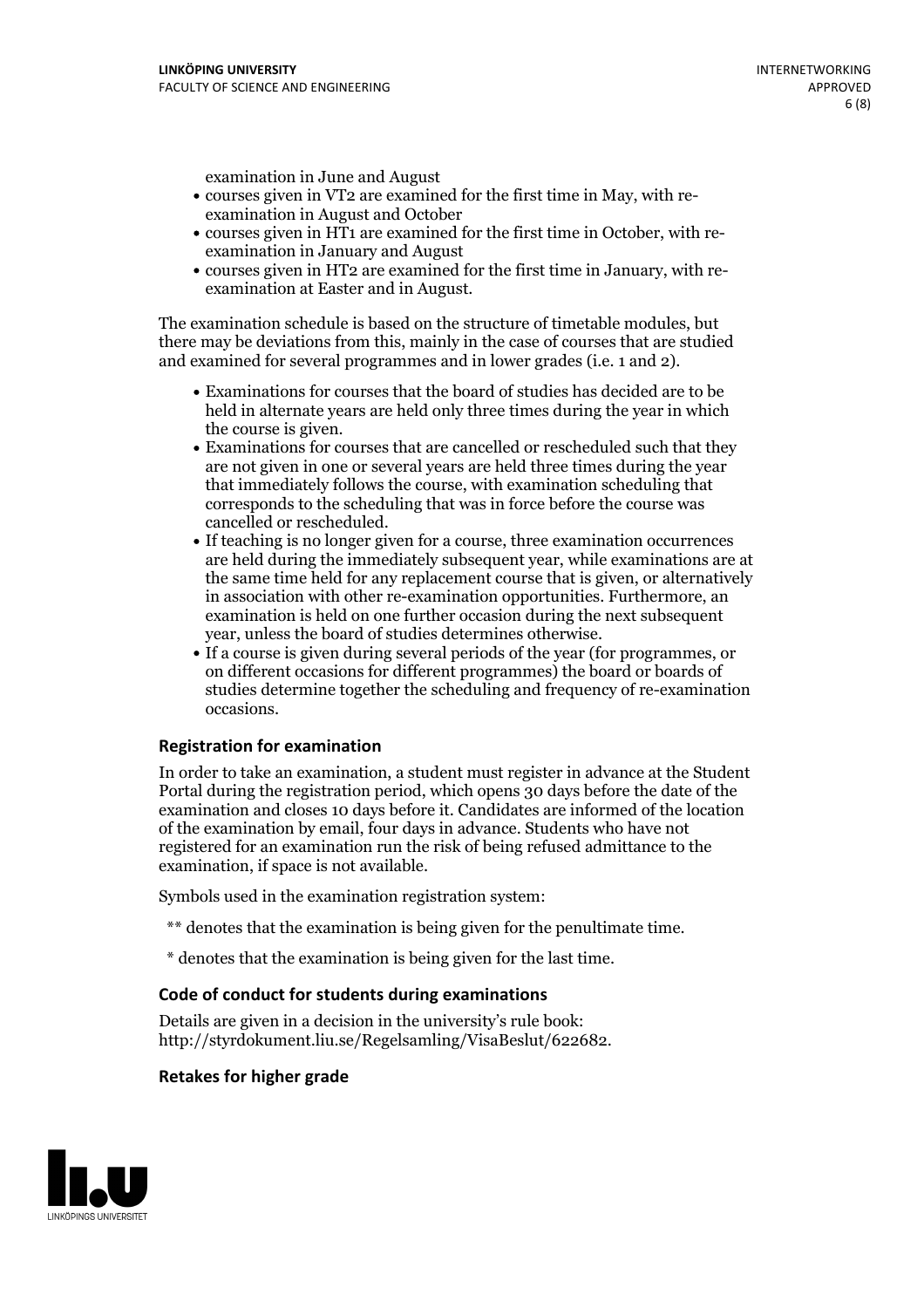Students at the Institute of Technology at LiU have the right to retake written examinations and computer-based examinations in an attempt to achieve a higher grade. This is valid for all examination components with code "TEN" and "DAT". The same right may not be exercised for other examination components, unless otherwise specified in the course syllabus.

#### **Retakes of other forms of examination**

Regulations concerning retakes of other forms of examination than written examinations and computer-based examinations are given in the LiU regulations for examinations and examiners, http://styrdokument.liu.se/Regelsamling/VisaBeslut/622678.

#### **Plagiarism**

For examinations that involve the writing of reports, in cases in which it can be assumed that the student has had access to other sources (such as during project work, writing essays, etc.), the material submitted must be prepared in accordance with principles for acceptable practice when referring to sources (references or quotations for which the source is specified) when the text, images, ideas, data, etc. of other people are used. It is also to be made clear whether the author has reused his or her own text, images, ideas, data, etc. from previous examinations.

A failure to specify such sources may be regarded as attempted deception during examination.

#### **Attempts to cheat**

In the event of <sup>a</sup> suspected attempt by <sup>a</sup> student to cheat during an examination, or when study performance is to be assessed as specified in Chapter <sup>10</sup> of the Higher Education Ordinance, the examiner is to report this to the disciplinary board of the university. Possible consequences for the student are suspension from study and a formal warning. More information is available at https://www.student.liu.se/studenttjanster/lagar-regler-rattigheter?l=sv.

#### **Grades**

The grades that are preferably to be used are Fail (U), Pass (3), Pass not without distinction  $(4)$  and Pass with distinction  $(5)$ . Courses under the auspices of the faculty board of the Faculty of Science and Engineering (Institute of Technology) are to be given special attention in this regard.

- 1. Grades U, 3, 4, 5 are to be awarded for courses that have written
- examinations. 2. Grades Fail (U) and Pass (G) may be awarded for courses with <sup>a</sup> large degree of practical components such as laboratory work, project work and group work.

#### **Examination components**

- 
- 1. Grades U, 3, 4, <sup>5</sup> are to be awarded for written examinations (TEN). 2. Grades Fail (U) and Pass (G) are to be used for undergraduate projects and other independent work.